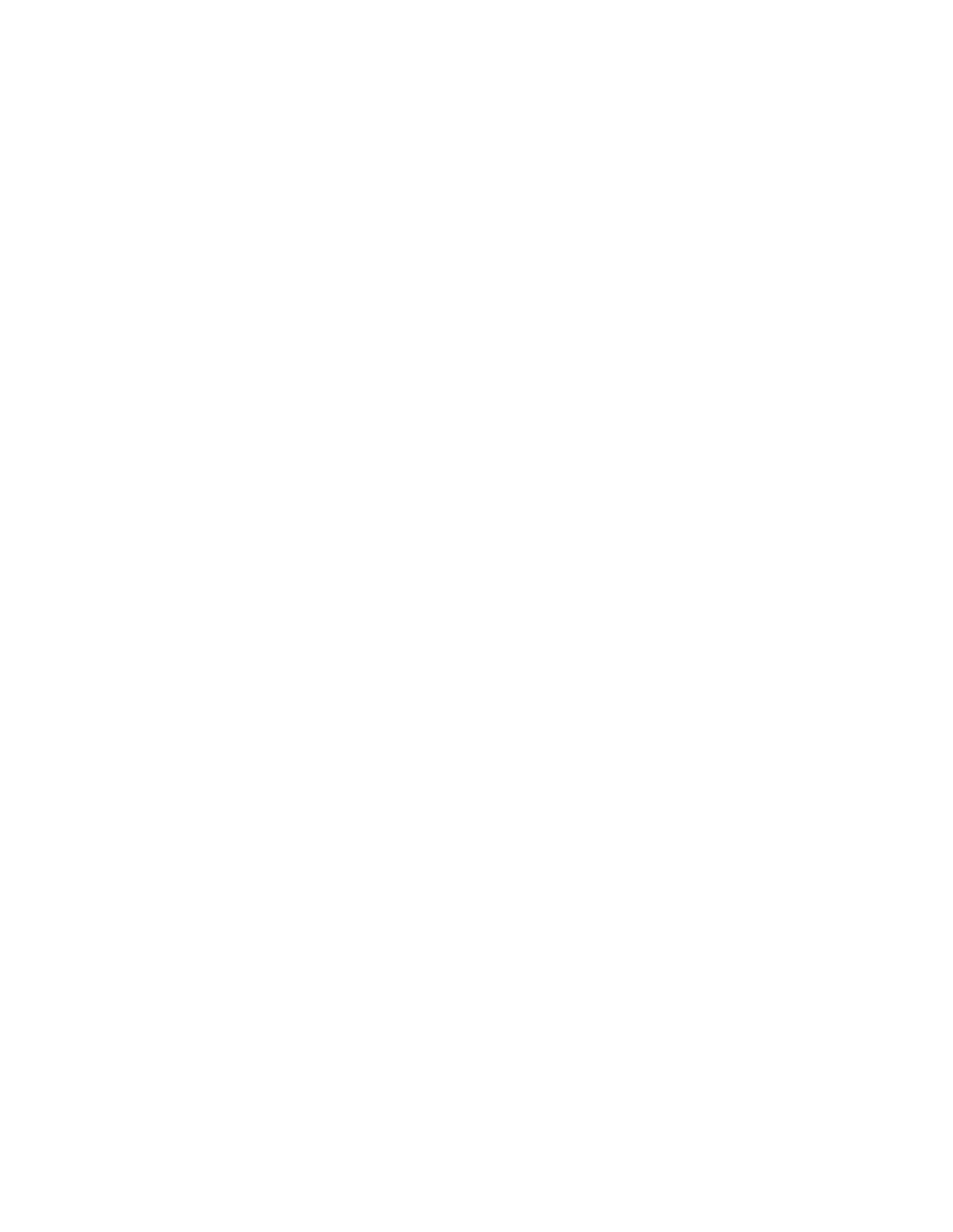# Table of Contents

| 5. Preoperative Lateral Sitting and Standing Hip X-ray Acquisition Guidelines 7 |  |
|---------------------------------------------------------------------------------|--|
|                                                                                 |  |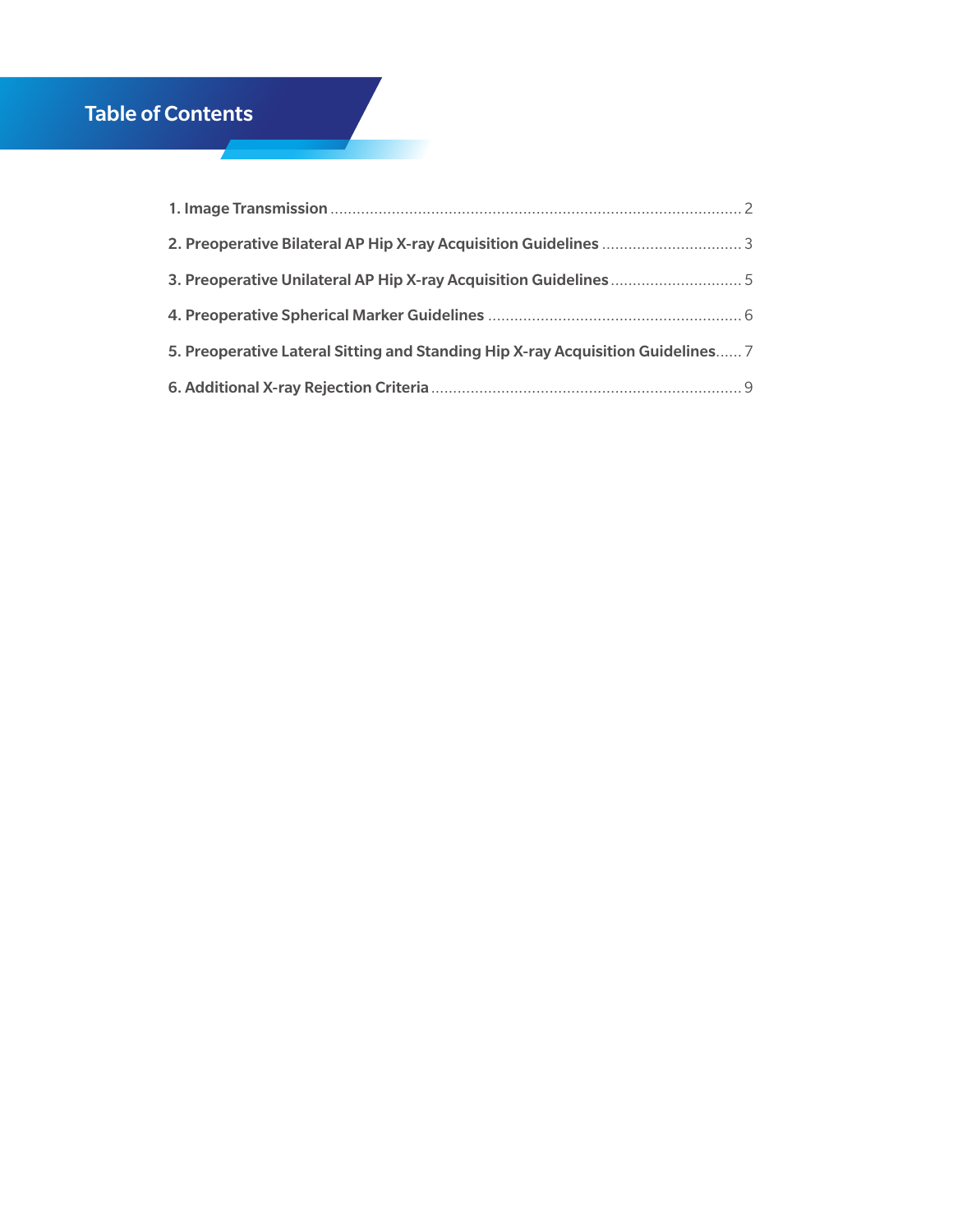# 1. Image Transmission

Only X-rays of patients receiving Zimmer Biomet implants should be transferred upon completion of the ONE Planner Hip / ROSA Hip Imaging Protocol.

# Preoperative AP and Lateral X-ray Protocol Elements

| <b>DICOM Field Name</b>            | <b>DICOM Tag</b> | Content                                                                                                           |  |
|------------------------------------|------------------|-------------------------------------------------------------------------------------------------------------------|--|
| <b>REQUIRED</b>                    |                  |                                                                                                                   |  |
| Referring Physician Name           | 0008,0090        | Orthopaedic Surgeon Name (complete<br>surname, complete first name)                                               |  |
| <b>Patient Name</b>                | 0010, 0010       | <b>Last First Middle</b>                                                                                          |  |
| <b>Patient Date of Birth</b>       | 0010,0030        | YYYY/MM/DD                                                                                                        |  |
| Acquisition date                   | 0008,0022        | YYYY/MM/DD                                                                                                        |  |
| <b>Protocol Name</b>               | 0018, 1020       | For Left Hip, specify: ZBHIPL<br>For Right Hip, specify: ZBHIPR<br>(Either Protocol Name or Study<br>Description) |  |
| <b>Study Description</b>           | 0008, 1030       | For Left Hip, specify: ZBHIPL<br>For Right Hip, specify: ZBHIPR<br>(Either Protocol Name or Study<br>Description) |  |
| <b>Imager Pixel Spacing</b>        | 0018, 1164       | X-ray pixel spacing lower than 0.5 mm                                                                             |  |
| <b>Institution Name</b>            | 0008,0080        |                                                                                                                   |  |
| <b>Institution Address</b>         | 0008,0081        |                                                                                                                   |  |
| <b>RECOMMENDED</b>                 |                  |                                                                                                                   |  |
| Photometric Interpretation         | 0028,0004        | MONOCHROME2, where the<br>background is black and the bone<br>is white                                            |  |
| Laterality                         | 0020,0060        |                                                                                                                   |  |
| Gender                             | 0010,0040        | M or F                                                                                                            |  |
| <b>Rescale Slope</b>               | 0028, 1053       |                                                                                                                   |  |
| Rescale Intercept                  | 0028, 1052       |                                                                                                                   |  |
| Samples Per Pixel                  | 0028,0002        |                                                                                                                   |  |
| <b>Distance Source to Detector</b> | 0018, 1110       |                                                                                                                   |  |
| Image Type                         | 0008,0008        | To determine if the X-ray was derived<br>or not                                                                   |  |
| <b>Window Center</b>               | 0028, 1050       |                                                                                                                   |  |
| Window Width                       | 0028, 1051       |                                                                                                                   |  |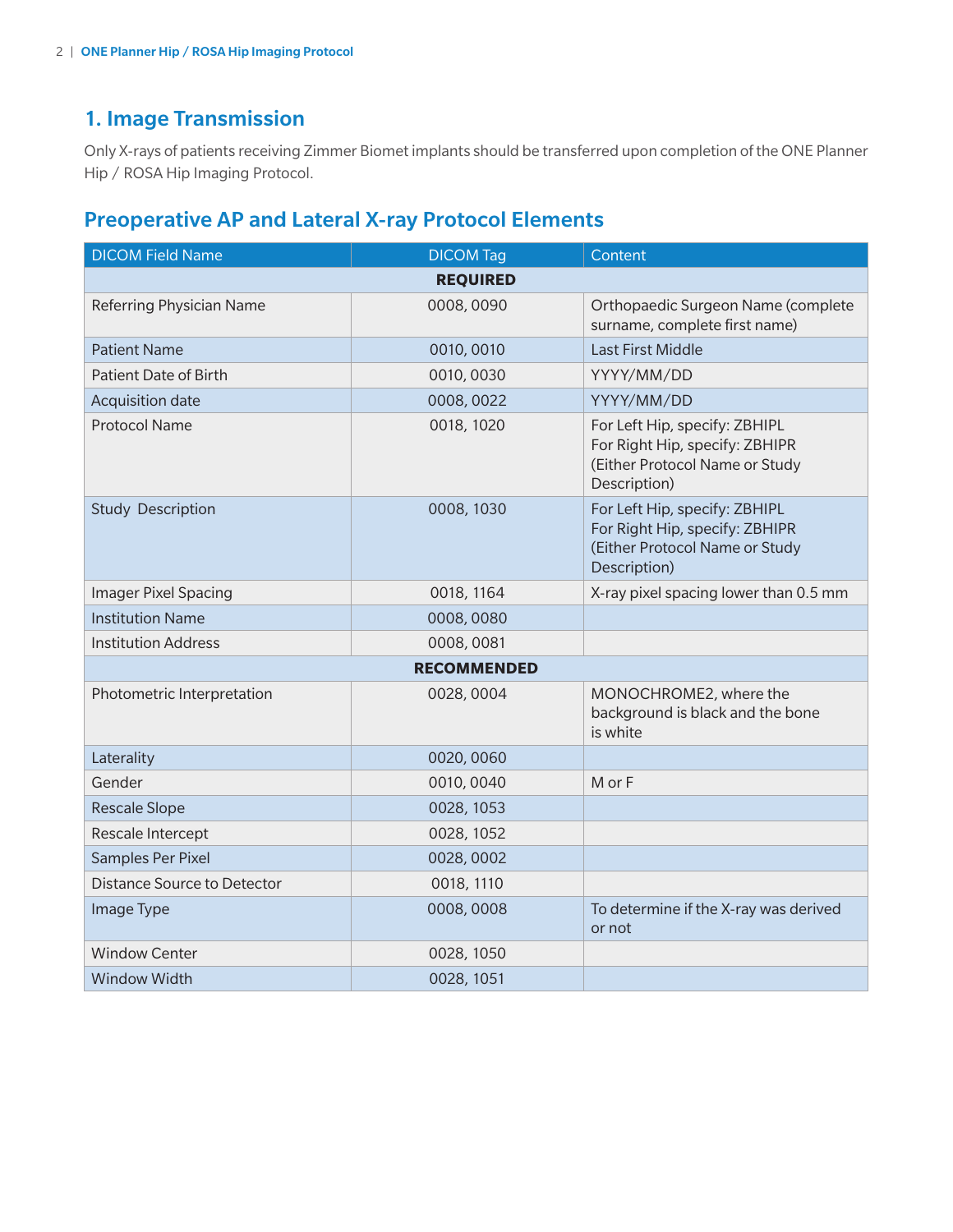# 2. Preoperative Bilateral AP Hip X-ray Acquisition Guidelines

**Patient Position:** (Figure 1: Preoperative Bilateral AP X-ray Side and Top View)

- Patient is supine (in cases where the patient cannot lay on the table, a weight-bearing AP can be taken instead)
- Patient is centered on the x-ray table or upright bucky
- Place the heels 8 to 10 inches (20 to 25 cm) apart
- Rotate the feet internally 15° to 20°
- Ensure arms are out of the region of interest

#### **Technical Factors:** (Figure 1: Preoperative Bilateral AP X-ray Side and Top View)

- AP projection
- Direct central ray in line with the pubic symphysis (about 3-4 inches (8-10 cm) below ASIS)



Figure 1: Preoperative Bilateral AP X-ray Side and Top View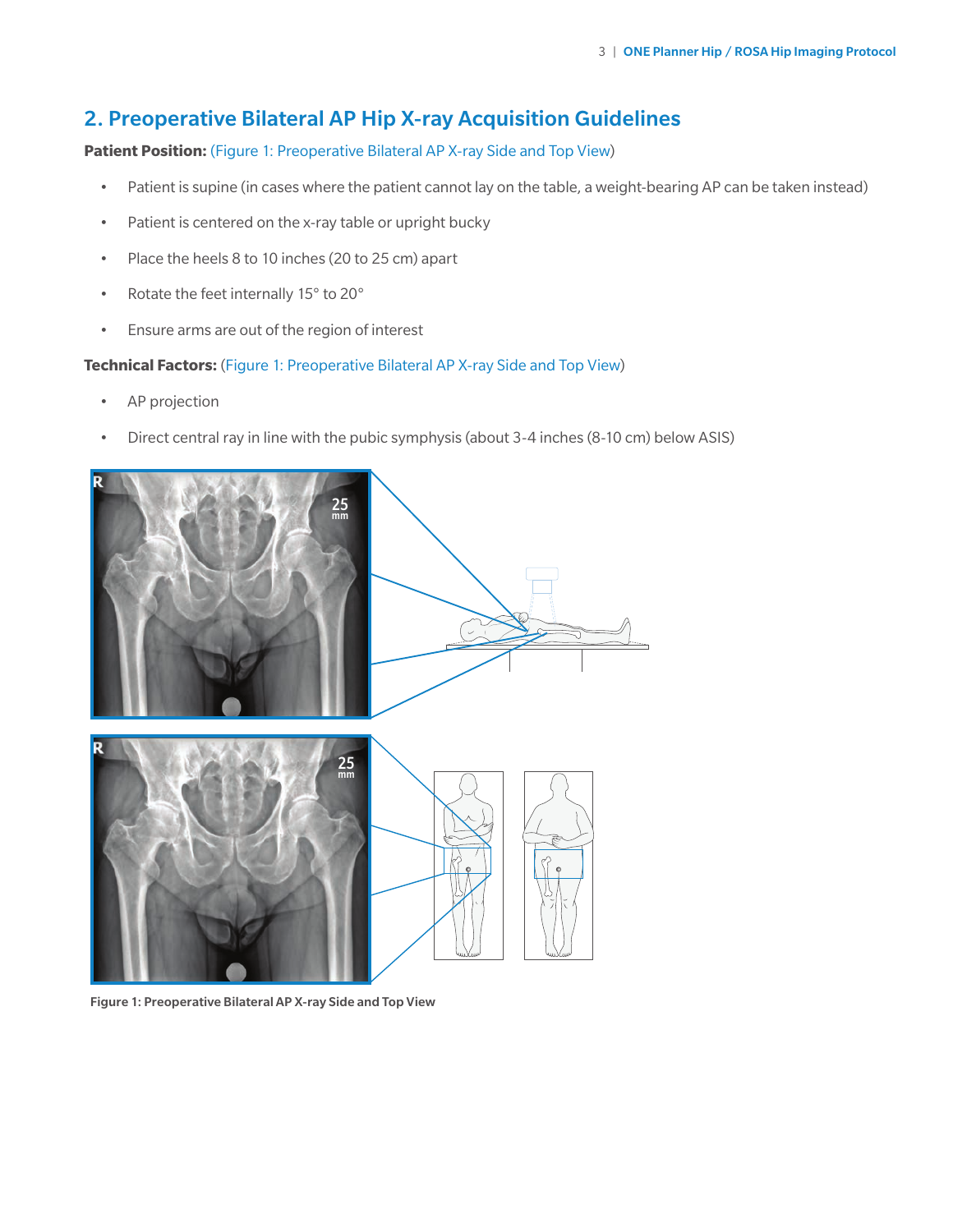## **Collimation:** (Figure 2: Preoperative Bilateral AP X-ray Example)

• Bilateral visualization of the following: greater trochanter, proximal femur, and acetabulum



Figure 2: Preoperative Bilateral AP X-ray Example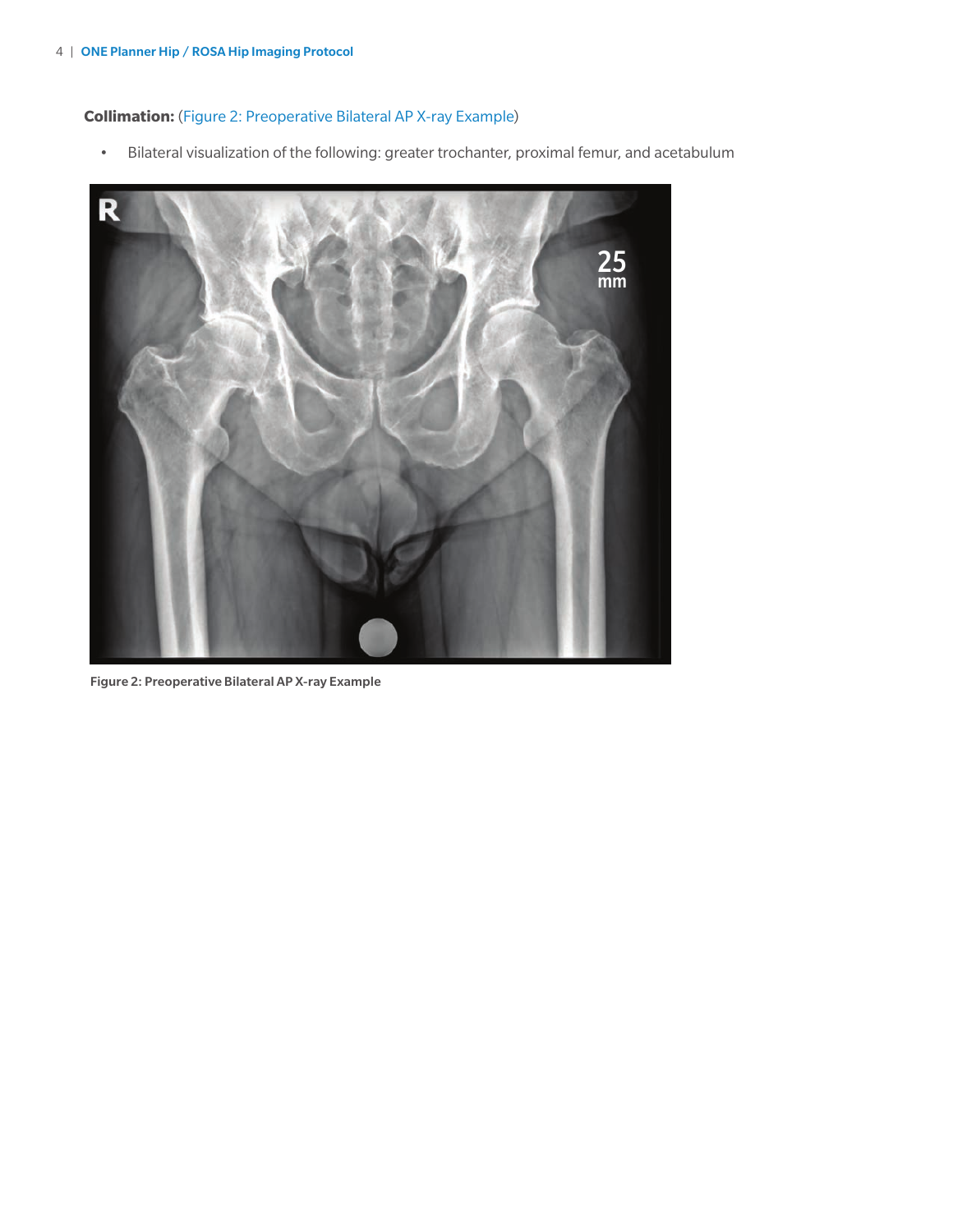# 3. Preoperative Unilateral AP Hip X-ray Acquisition Guidelines

When unable to obtain low pelvis due to patient body habitus, a preoperative unilateral AP X-ray of operative side can be obtained.

#### **Patient Position: (**Figure 3: Preoperative Unilateral AP X-ray Top View**)**

- Patient is supine (in cases where the patient cannot lay on the table, a weight-bearing AP can be taken instead)
- Operative hip is centered on table or upright bucky
- Place the heels 8 to 10 inches (20 to 25 cm) apart
- Rotate the feet internally 15° to 20°
- Ensure arms are out of the region of interest

#### **Technical Factors: (**Figure 3: Preoperative Unilateral AP X-ray Top View**)**

- AP projection
- Direct central ray in line with the pubic symphysis (about 3-4 inches (8-10 cm) below ASIS and 1-2 inches medial)

#### **Collimation:**

• Operative side: Image contains the greater trochanter, proximal femur and acetabulum





Figure 3: Preoperative Unilateral AP X-ray Top View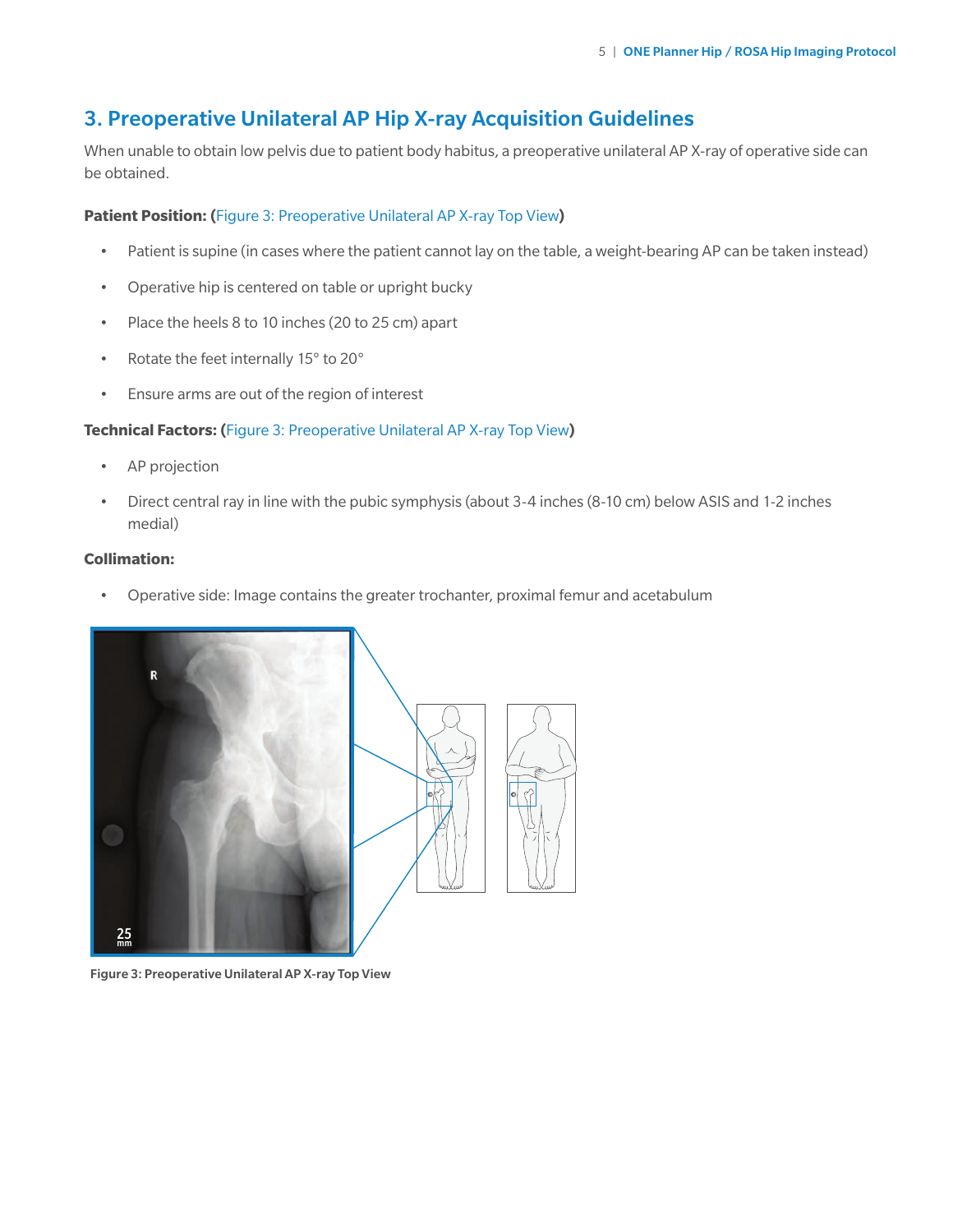# 4. Spherical Marker Guidelines

The ONE Planner Hip / ROSA Hip Imaging Protocol is best performed with a spherical marker. The use of a spherical marker aids in the templating process. When using a spherical marker, entire marker must be present on image and the spherical marker size must be communicated to Zimmer Biomet. Please see Spherical Marker Suggestions PDF for additional guidelines and considerations.

#### **Marker Placement Guidelines:**

- Add the marker after positioning the patient per the preoperative bilateral AP hip or unilateral AP hip X-ray acquisition guidelines
- Bilateral AP Hip: Marker should be placed medially at highest point between the patient's legs at depth that is equal to that of the greater trochanter and **elevated off the table** (Figure 4: Preoperative AP X-ray Marker Placement)
- Unilateral AP Hip: Palpate the prominence of the greater trochanter. Marker should be placed lateral to the prominence, at a depth that is equal to that of the greater trochanter and **elevated off the table**  (Figure 4: Preoperative AP X-ray Marker Placement)



Figure 4: Preoperative AP X-ray Marker Placement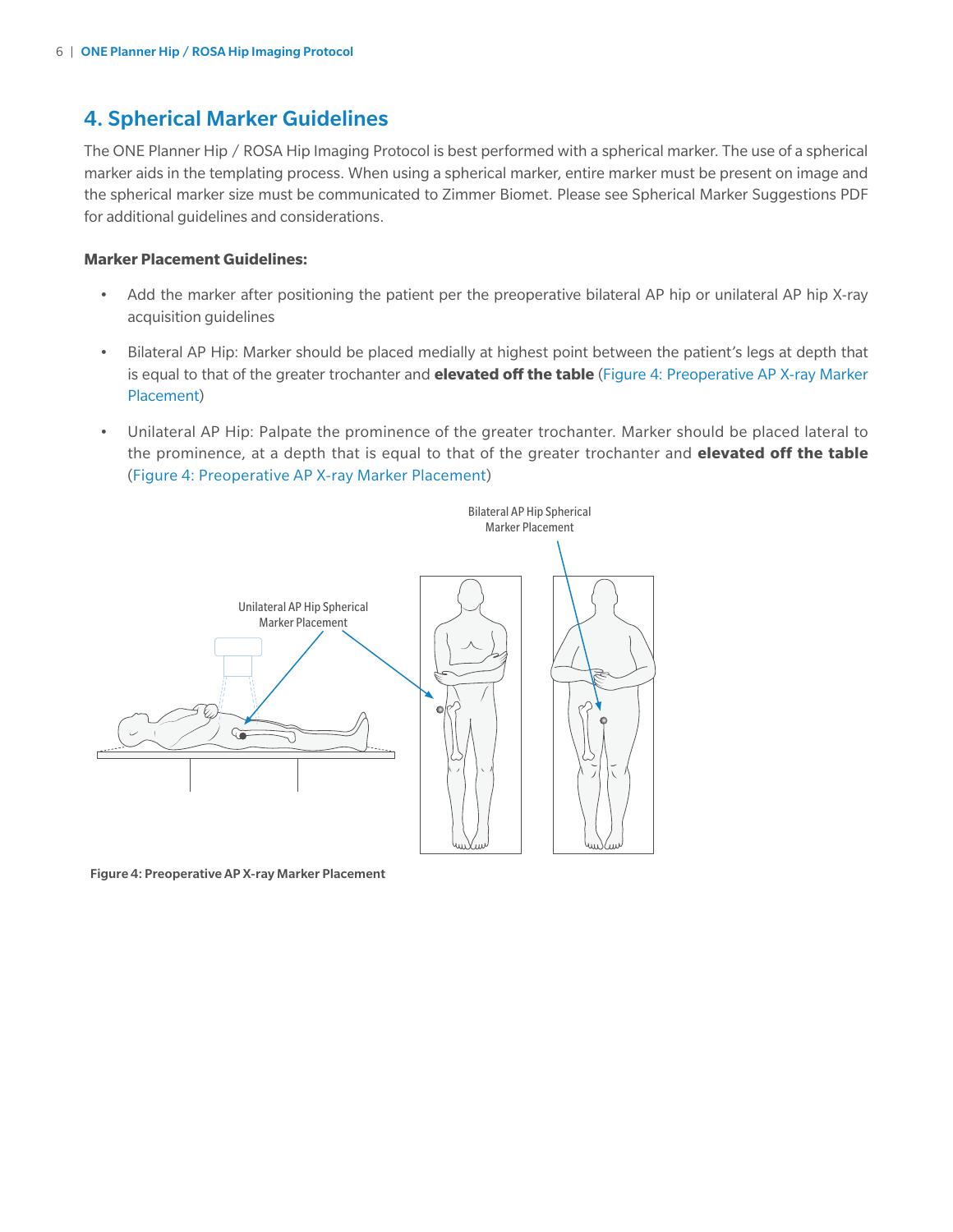# 5. Preoperative Lateral Sitting and Standing Hip X-ray Acquisition Guidelines

Preoperative lateral X-rays for ONE Planner Hip / ROSA Hip are optional and dependent on surgeon preference. To determine the pelvic tilt, both a sitting and standing lateral X-ray are required (spherical marker is **not** to be used on lateral images).

#### **Patient Sitting Position:** (Figure 5: Preoperative Lateral Sitting X-ray)

- The lateral X-ray will be taken with the patient's left side against the image receptor, regardless of the operative side
- Patient will be seated and knees bent 90°
- Ensure arms are out of the region of interest

**Technical Factors:** Direct central ray in line with the pubic symphysis (about 3-4 inches (8-10 cm) below ASIS)

**Collimation:** Image contains the greater trochanter, proximal femur, entire acetabulum, L5, and entire sacrum/ coccyx



Figure 5: Preoperative Lateral Sitting X-ray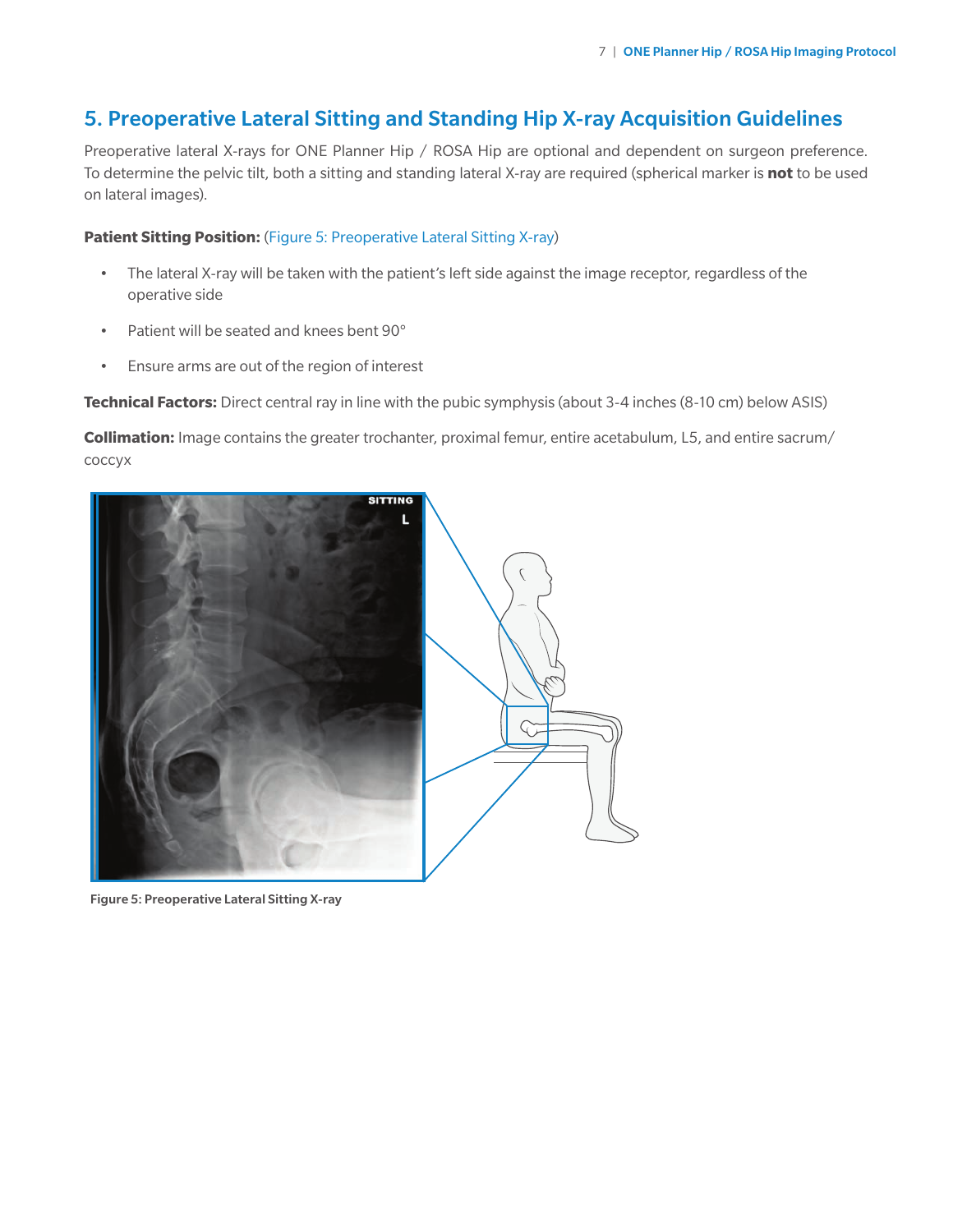#### Patient Standing Position: (Figure 6: Preoperative Lateral Standing X-ray)

- The lateral X-ray will be taken with the patient's left side against the image receptor, regardless of the operative side
- Patient will be standing straight
- Ensure arms are out of the region of interest

#### **Technical Factors:**

• Direct central ray in line with the pubic symphysis (about 3-4 inches (8-10 cm) below ASIS)

#### **Collimation:**

• Image contains the greater trochanter, proximal femur, entire acetabulum, L5, and entire sacrum/coccyx



Figure 6: Preoperative Lateral Standing X-ray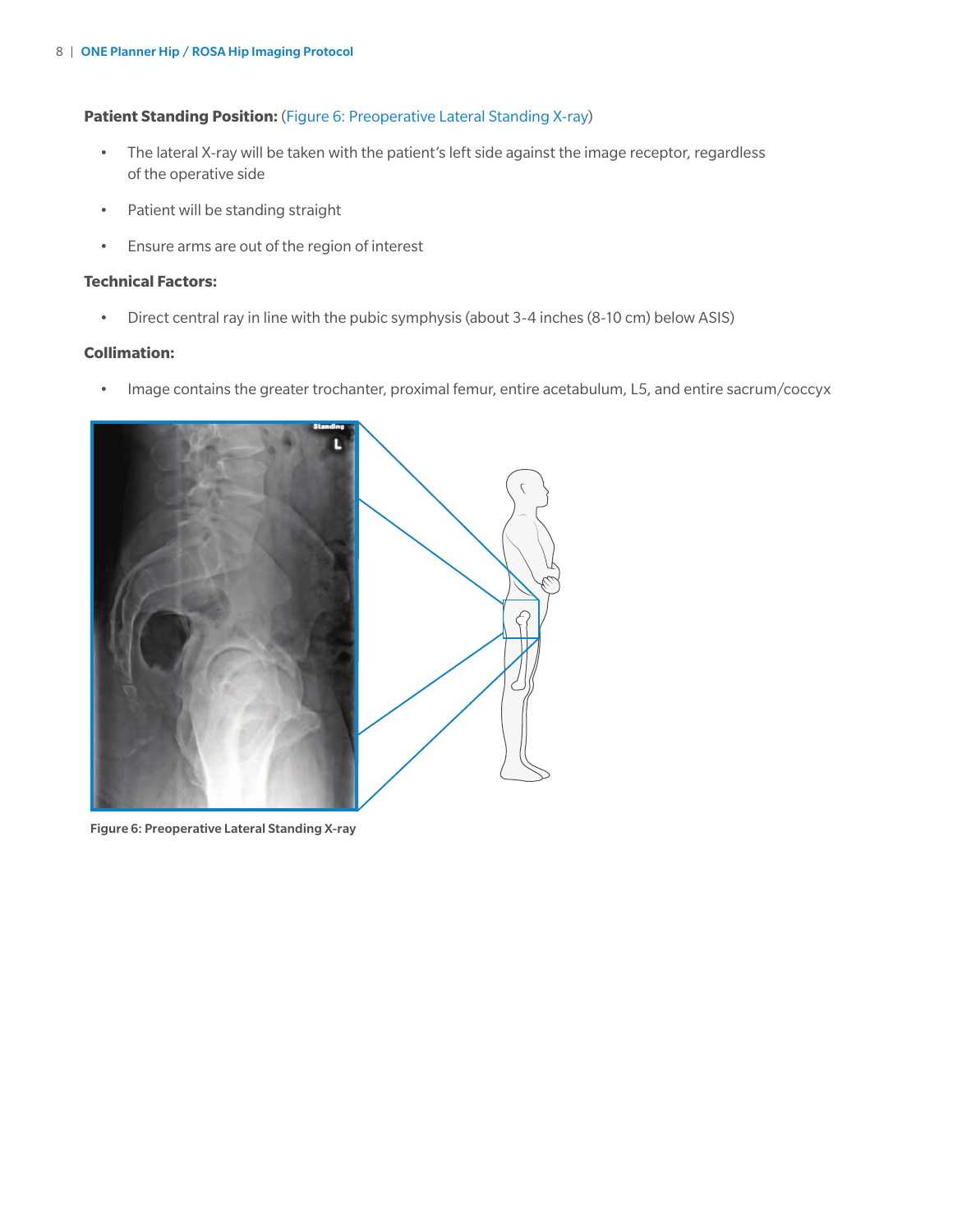# 6. Additional X-ray Rejection Criteria

## **X-ray Rejections Criteria**

• Annotations present in the region of interest on either side